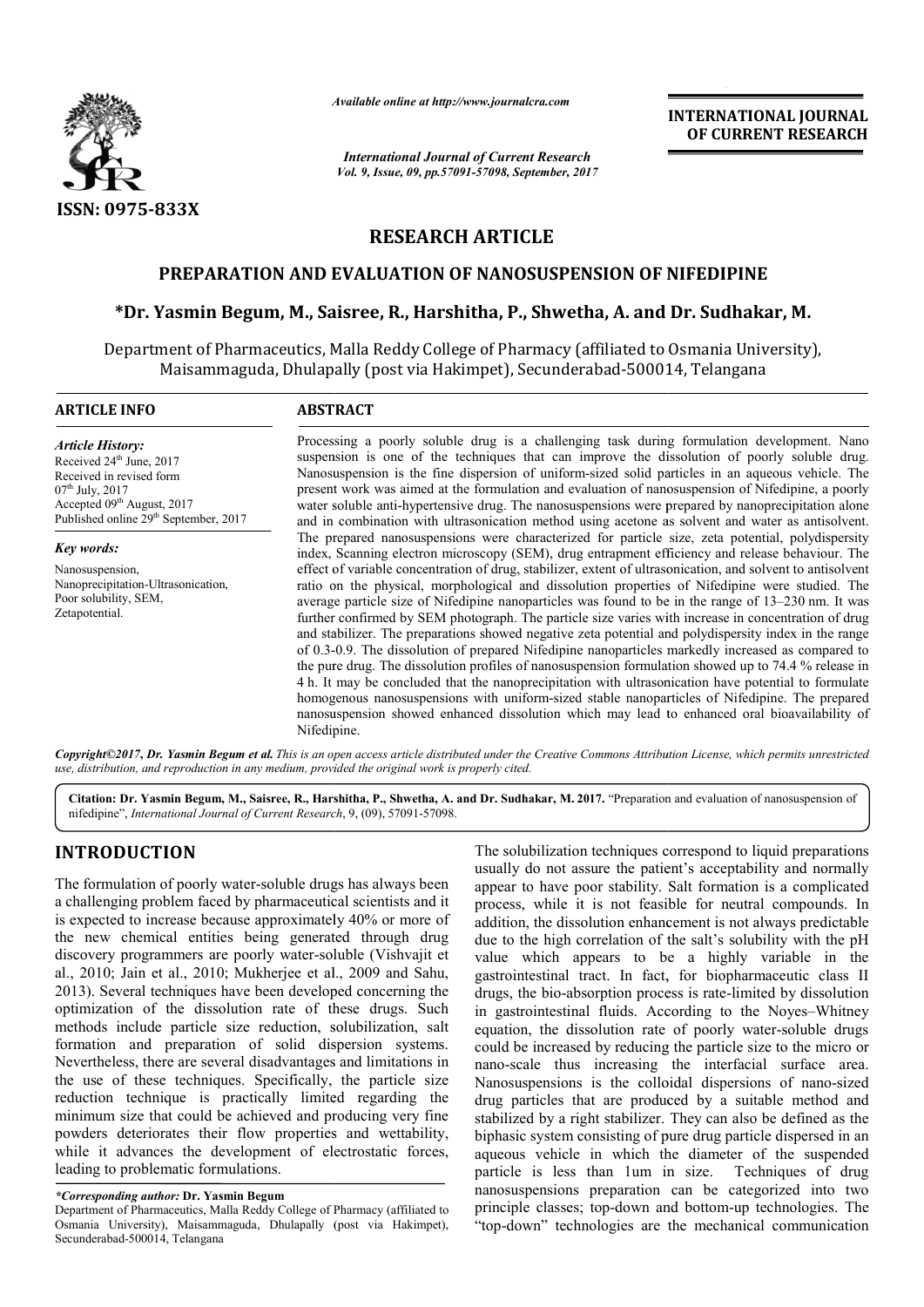processes of larger drug particles, as in milling (jet mills and pear-ball mills) and homogenization (high-pressure pear-ball mills) and homogenization (high-pressure homogenizers). The "bottom-up" technologies begin with the molecules which are dissolved and then precipitated through on-solvent addition as in supercritical fluid (SCF) technology, spray-freezing into liquid process, evaporative precipitation into aqueous solution (EPAS)and liquid solvent change process. Although "top-down" approaches are widely employed, the drawbacks associated with mechanical attritions processes, such as time consumption, intensive-energy use, introduction of impurities, inadequate control of particles size and electrostatic effects, promote greater interest toward "bottom-up" creation of nanoparticles (Vemula, 2010).

# **Characterization of nanosuspension of nifedipine**

## **Fourier Transform – Infrared (FT-IR) Spectroscopic Analysis**

Drug excipients interactions were studied by FTIR spectroscopy. The spectra were recorded for Nifedipine, HPMC, PVA individually and physical mixtures (drug & PVA; drug & HPMC). Samples were prepared in KBr pellets using 2 mg drug in 8 mg KBr with a hydrostatic press at a force of  $8$  t cm<sup>-2</sup> for 2 min. The scanning range was 450– 4,000 cm $^{-1}$  and resolution was 2 cm $^{-1}$ .

| Ingredients | FF1   | FF <sub>2</sub> | FF3     | FF4  | FF5  | FF6              | FF7  | FF8  | FF9             |
|-------------|-------|-----------------|---------|------|------|------------------|------|------|-----------------|
| Drug        | 60    | 60              | 60      | 60   | 20   | 40               | 80   | 40   | 60              |
| <b>PVA</b>  | 0.15% | 0.25%           | $0.5\%$ | 1%   | 0.5% | 0.5%             | 0.5% | -    | -               |
| <b>HPMC</b> | -     | -               | -       | -    | -    | -                |      | 0.5% | $0.5\%$         |
| Acetone     | l ml  | l ml            | l ml    | l ml | 1ml  | l ml             | 1ml  | 1ml  | 1 <sub>ml</sub> |
| Water       | 20ml  | 20ml            | 20ml    | 20ml | 20ml | 20 <sub>ml</sub> | 20ml | 20ml | 20ml            |

**Table 1. Formulae of various nano suspensions**

In the last decade, bottom-up techniques that rely on dissolving the drug in a solvent and precipitating it by the addition of a non-solvent, like supercritical fluid (SCF) technique and liquid precipitation, have been widely investigated to obtain ultrafine drug particles, such as cephradine, ce Amsa furoxime axetil and danazol (Kalpesh, 2011; Aswathy, 2012; Ekambaram, 2011 and Tripathi, 2003). Nifedipine, a highly potent calciumchannel blocker belonging to the group of 1,4 dihydropyridines widely used in the treatment of vascular diseases such as hypertension and angina pectoris (http://www.healthstats.com/en/hypertension-statistics).

Nifedipine has low aqueous solubility  $(\sim 20 \text{ µg/ml})$  and could be classified as a BCS class II drug (Ekambaram, 2012). For poorly soluble drugs, the dissolution in the gastrointestinal fluid media is the rate limiting step for the absorption of the drugs. So, nanonisation has been employed for treating Nifedipine. In this work the production of nanosuspensions was intended for oral use of Nifedipine using Precipitation – Ultrasonication technique.

# **MATERIALS AND MATERIALS**

Nifedipine, Polyvinyl alcohol (PVA) and Hydroxy Propyl Methyl Cellulose (HPMC) were obtained as gift samples from Dr. Reddy's Laboratories, Hyderabad. Acetone used was of analytical grade from SD Fine Chemicals Pvt. Ltd, Mumbai, India. All the other reagents and chemicals used were of analytical reagents obtained from local source.

# **METHODS**

**Preparation of Nifedipine nano particles:** Nifedipine nanoparticles were produced by precipitation–ultrasonnication technique. The required amount of drug was completely dissolved in water-miscible solvent acetone. Different concentrations of drug in solvent (20, 40, 60, 80 mg/ml) were used. The obtained drug solution was then injected into the water containing the stabilizer such as HPMC and PVA under stirring at 1,000 rpm. Precipitation of solid drug particles occurred immediately upon mixing. The suspension was then ultrasonicated for 15 min under cold condition (Ekambaram, 2012).

# **Size Measurement and Zeta Potential Analysis**

The particle size and the polydispersity Index (PI) of the drug particles was measured immediately after precipitation by dynamic laser light scattering (Zetasizer, Malvern Instruments, Malvern). The measurement was done in triplicate and size Z-Average (d.nm) and PI was reported. The zeta potential of the preparations was also measured using (Zetasizer, Malvern Instruments, Malvern) (Amsa, 2014).

# **Scanning Electron Microscopy (SEM)**

Particle morphology was observed using scanning electron microscopy (SEM) JSM-6360 (JEOL Inc., Japan). A small drop of the suspension was air dried followed by oven drying and was fixed on an SEM stub using double-sided adhesive tape and coated with Au at 20 mA for 6 min through a sputtercoater (Ion sputter JFC 1100). A scanning electron microscope with a secondary electron detector was used to obtain digital images of the samples at an accelerating voltage of 15 Kv (Amsa, 2014).

# **Drug Entrapment Efficiency (DEE)**

The freshly prepared nanosuspension was centrifuged at 20,000 rpm for 20 min at  $5^{\circ}$ C temperature using cooling ultracentrifuge. The amount of unincorporated drug was measured by taking the absorbance of the appropriately diluted 25 ml of supernatant solution at 350 nm using UV spectrophotometer against blank/control nanosuspension. DEE was calculated by subtracting the amount of free drug in the supernatant from the initial amount of drug taken. The experiment was performed in triplicate for each batch and the average was calculated. The entrapment efficiency (EE %) could be achieved by the following equation (Smitha, 2012).

Entrapment efficiency (%)=W<sub>initialdrug</sub> W<sub>freedrug</sub>/W<sub>initialdrug</sub>×100.

# **X-ray Diffraction studies (XRD)**

X-ray diffraction analysis was employed to detect the effect on crystallinity of precipitated nifedipine nanopartilces which was conducted using a XRD-6000 diffractometer (Shimadzu,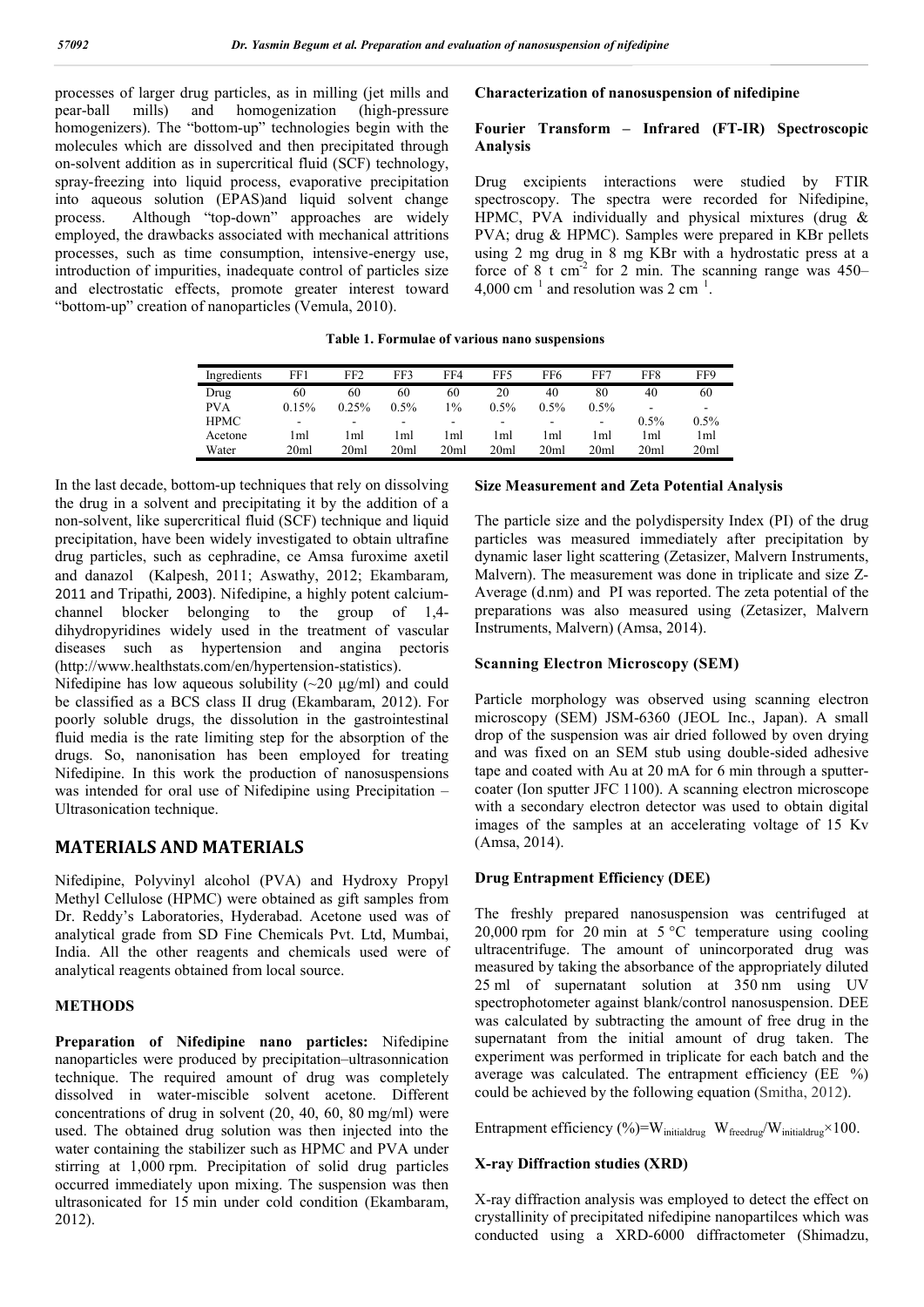Japan)  $[14]$ . The powder was placed in a glass sample holder. CuK radiation was generated at 30 mA and 40 kV. Samples were scanned from  $10^{\circ}$  to 90° with a step size of 0.02°

#### **Invitro drug release studies**

The dialysis membrane diffusion technique was used. One millilitre of the nanosuspension was placed in the dialysis membrane (Mw cutoff 12,000–14,000 Hi-media), fixed in a Franz diffusion cell with the receptor volume of 20 ml. The entire system was kept at 37 °C with continuous magnetic stirring. Sample of 1 ml was withdrawn from the receptor compartment at predetermined time intervals and replaced by fresh medium. The amount of drug dissolved was determined using UV spectrophotometer at 350nm (Ding, 2011).

particle size analysis whereas preparations based on 0.5 % HPMC as stabilizer were a bit bigger and cuboidal in size. The preparations have been made with different diffusing drug concentration (20, 40, 60 and 80mg/ml). Preparations with 60 mg/ml diffusing drug concentration were found to be optimum for PVA-based formulations whereas in case of HPMC it was found at 40 mg/ml.

#### **Characterization of Nanosuspension**

#### **Drug Entrapment Efficiency (DEE)**

The formulations showed drug entrapment in the range of 86– 98 %. Formulation (F3) containing drug concentration 60 mg/ml stabilised with PVA showed highest entrapment up

**Table 2. Effect of drug concentration and surfactant concentration on polydispersity index, drug entrapement and drug release**

| Formulation code | Diffusing drug<br>concentration (mg/ml) | $PVA$ in $%$ | HPMC in $%$ | Polydispersity<br>index $(PI)$ | Drug entrapment<br>efficiency $(\% )$ | Drug release<br>in 4 h $(\% )$ |
|------------------|-----------------------------------------|--------------|-------------|--------------------------------|---------------------------------------|--------------------------------|
| F1               | 60                                      | 0.15         |             | 0.776                          | 85.4                                  | 58.5                           |
| F <sub>2</sub>   | 60                                      | 0.25         |             | 0.756                          | 92.6                                  | 65.4                           |
| F <sub>3</sub>   | 60                                      | 0.5          |             | 0.975                          | 97.5                                  | 74.4                           |
| F4               | 60                                      |              |             | 0.584                          | 88.4                                  | 59.2                           |
| F <sub>5</sub>   | 20                                      | 0.5          |             | 0.371                          | 94.9                                  | 55.3                           |
| F6               | 40                                      | 0.5          |             | 0.487                          | 95.3                                  | 58.5                           |
| F7               | 80                                      | 0.5          |             | 0.748                          | 86.7                                  | 61.1                           |
| F8               | 40                                      |              | 0.5         | 0.624                          | 94.3                                  | 63.6                           |
| F9               | 60                                      |              | 0.5         | 0.893                          | 91.2                                  | 57.8                           |

#### **Physical stability study**

Three temperature conditions were applied in the stability study of the nanosuspensions,4 °C (refrigerator), room temperature and 40 °C (Stability Chamber). Physical stability of the nanosuspension was evaluated after 3 months of storage. The particle size was and settling behaviour was analyzed by visual examination (Jawahar, 2009).

# **RESULTS AND DISCUSSION**

#### **Preparation of Nanoparticles**

Nifedipine nanoparticles were produced by precipitation– ultrasonnication technique. The aqueous phase containing a suitable stabilizer has been used as the antisolvent and the use of water miscible solvent (acetone) having good solubility of Nifedipine has been explored as solvent. The effect of various variables like diffusing drug concentration, solvent:antisolvent ratio (S:NS), type of stabilizer, concentration of stabilizer, stirring time and ultrasonication has been observed. The results have been summarized in Table 2. Acetone was tried as solvent for the preparations. Acetone as solvent produced very uniform-sized nanoparticles on precipitation (Gavade, Hany, 2009). Nanosuspensions were prepared by using different solvent:antisolvent ratios (1:10, 1:15, 1:20). Preparations with solvent:antisolvent ratio of 1:20 were a bit more homogenous, hence were taken for the preparation as suitable solvent:antisolvent ratio. The effect of stirring time (5, 10, 30 and 60 min) on the particle size was studied  $[18]$ . No sign of aggregation due to stirring was observed, and the particle size was not dependent on stirring time. HPMC or PVA at various concentrations such as  $0.1$ ,  $0.25$ ,  $0.5$ ,  $1.0\%$  was used as stabilizer for the preparations. From the preliminary studies, 0.5 % concentration of stabilizer was found to be optimum. The PVA-based formulations at concentration 0.5 % produced smaller and more uniform nanoparticles as observed by

to  $[19]$  98 % w/v. Formulations containing PVA showed better entrapment in comparison to HPMC. The results have been shown in Table 2.

#### **Size Measurement and Zeta Potential Analysis**

The particle size and PI of the formed drug particles was measured immediately after precipitation by dynamic laser light scattering (Zetasizer Ver. 6.11Malvern). The average particle size of Nifedipine nanoparticles was found to be in the range of 13–230 nm. The formulations containing 0.5 % PVA as stabilizer showed particle size in the range of 322.3 nm at various drug concentrations. The zeta potential of the nanoparticles was found to be -15, negative which may be due to the presence of terminal carboxylic groups. High potential values should be achieved to ensure a high-energy barrier and favour a good stability (Ofokansi, 2010).

#### **Scanning Electron Microscopy (SEM)**

Morphology of precipitated drug particles in the suspension after air drying followed by oven-drying. The drug particles precipitated with the PVA as stabilizer are spherical in shape and the size ranges from 100 to 500 nm. The particle size of PVA based based nanosuspension was found to be 0.5µm. The particles are discrete and uniform in size and there is no sign of agglomerations (Hecq, 2006).

## **Fourier Transforms Infrared Spectroscopy**

Infra red spectra of Nifedipine and physical mixture of Nifedipine and HPMC, Nifedipine and PVA were comparable and the peaks of Nifedipine in the physical mixture are of lower intensity than pure drug.The results have been shown below. FTIR of drug-polymers interaction studies are shown in Fig 4-8 and the datas are reported in Table 3.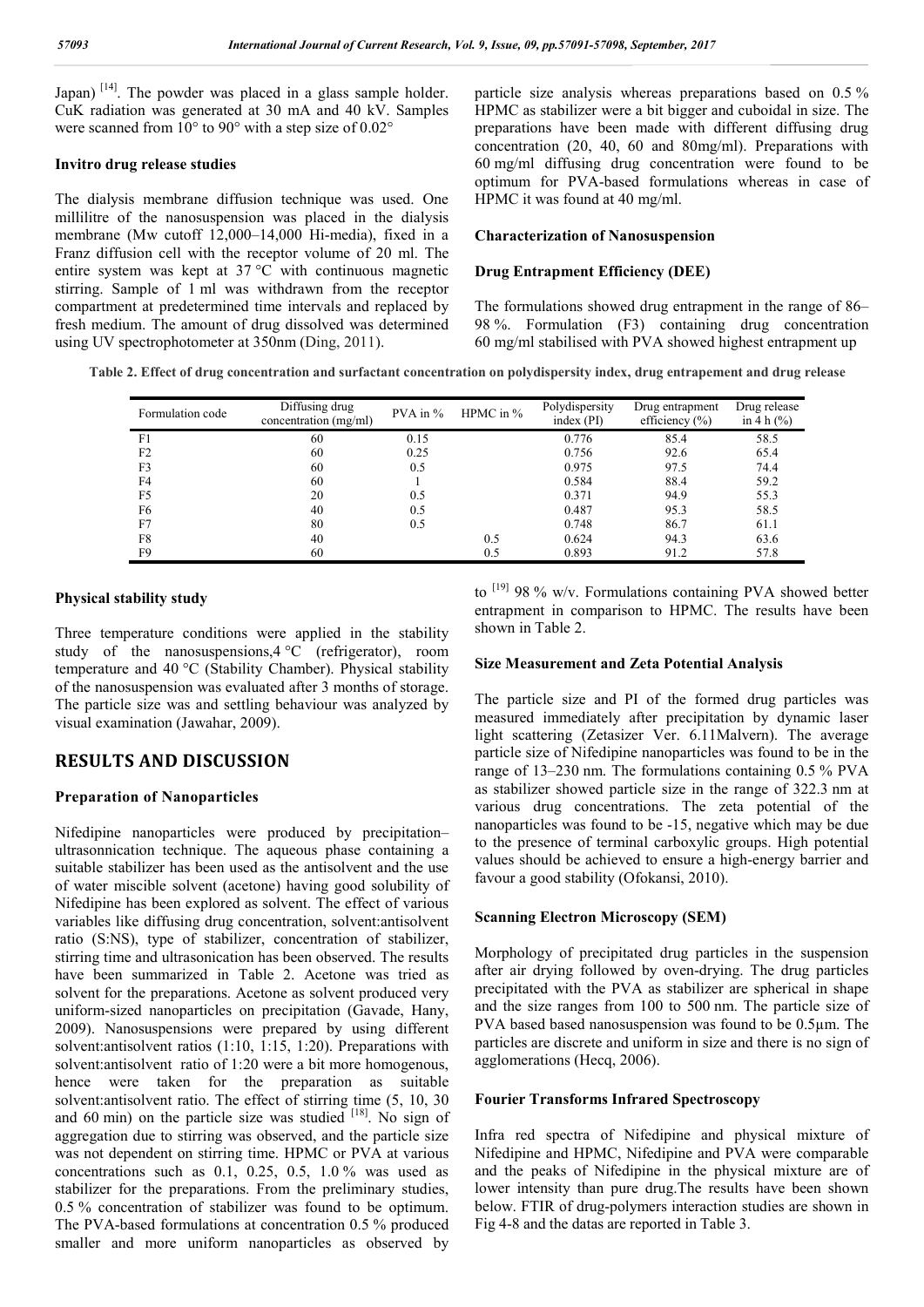

**Figure 1. Particle analyzer results showing particle size and polydispersity index**



**Figure 2. Particle analyzer results showing zeta potential**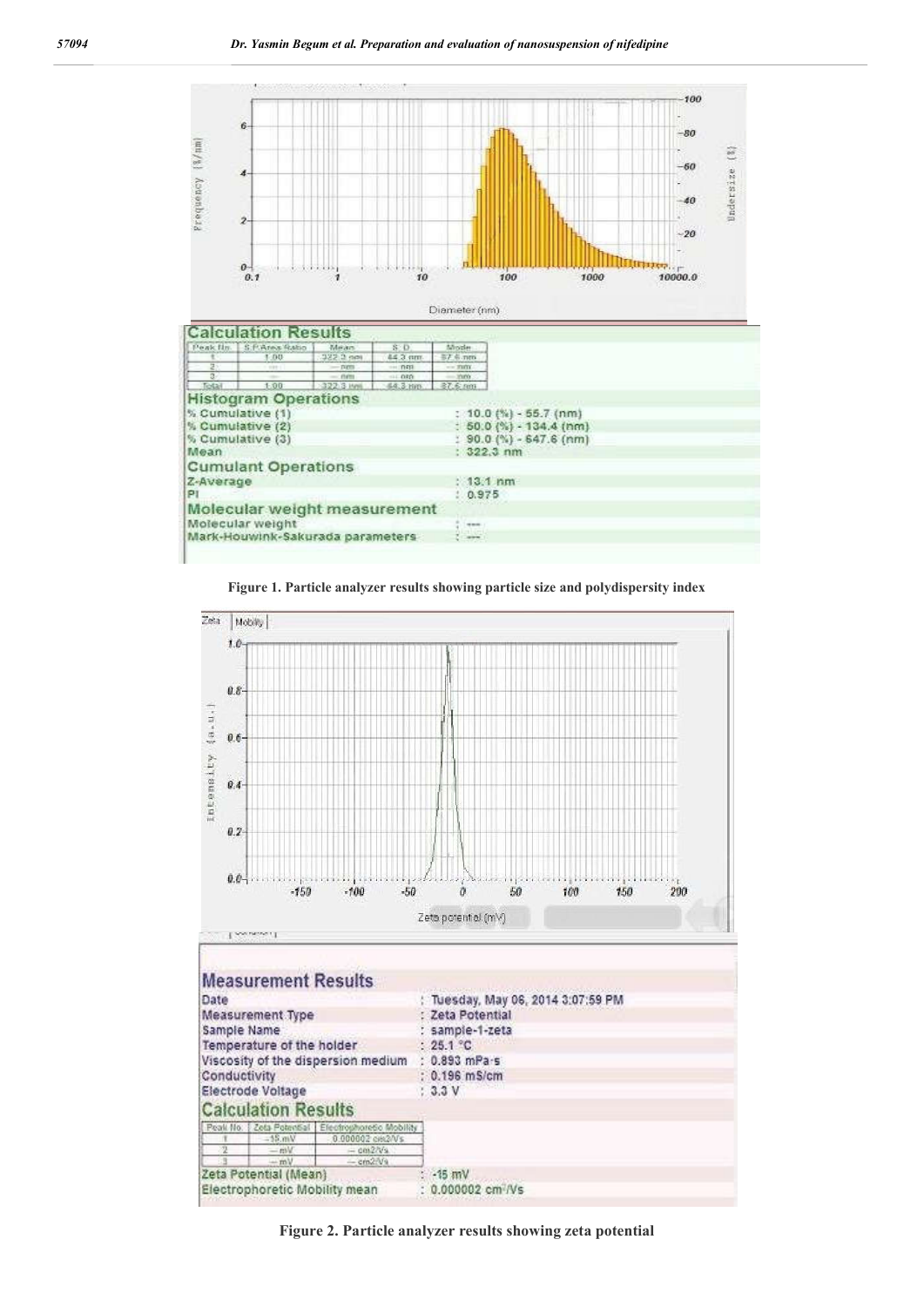

**Figure 3. SEM photomicrograph of PVA based Nifedipine Nanoparticles**





It was found that Nifedine was compatible with each other and with polymers used in the formulation and there were no extra peaks observed.

#### *In vitro* **release**

It needs to be verified *in vitro* that nanoparticles were able to release incorporated drugs to achieve a biological effect. Membrane diffusion techniques are the most widely used experimental methods for the study of the *in vitro* release profiles of drugs incorporated in nanoparticles.

The release profile of Nifedipine nanosuspensions shows up to 74.4% (F3) release in 4 h. The dissolution of prepared Nifedipine nanoparticles markedly increased as compared to the original drug. The comparative release results of selected formulations have been shown. Formulations based on PVA showed better release than that of HPMC as stabilizer (Sudhir Verma, 2011).

# **Physical stability study**

The Particle size of the formulations after 3 months was observed.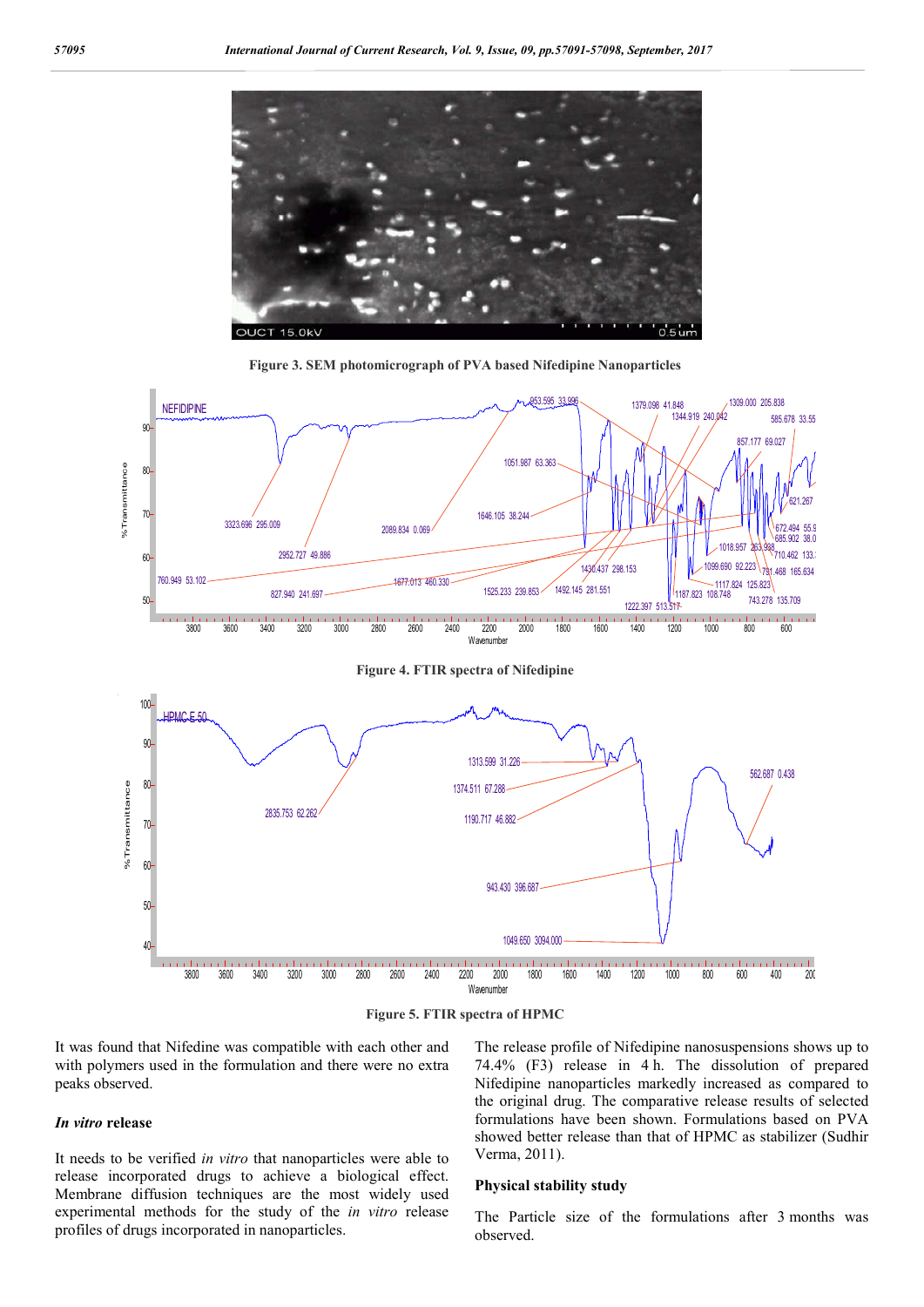

**Figure 8. FTIR spectra of Drug+HPMC**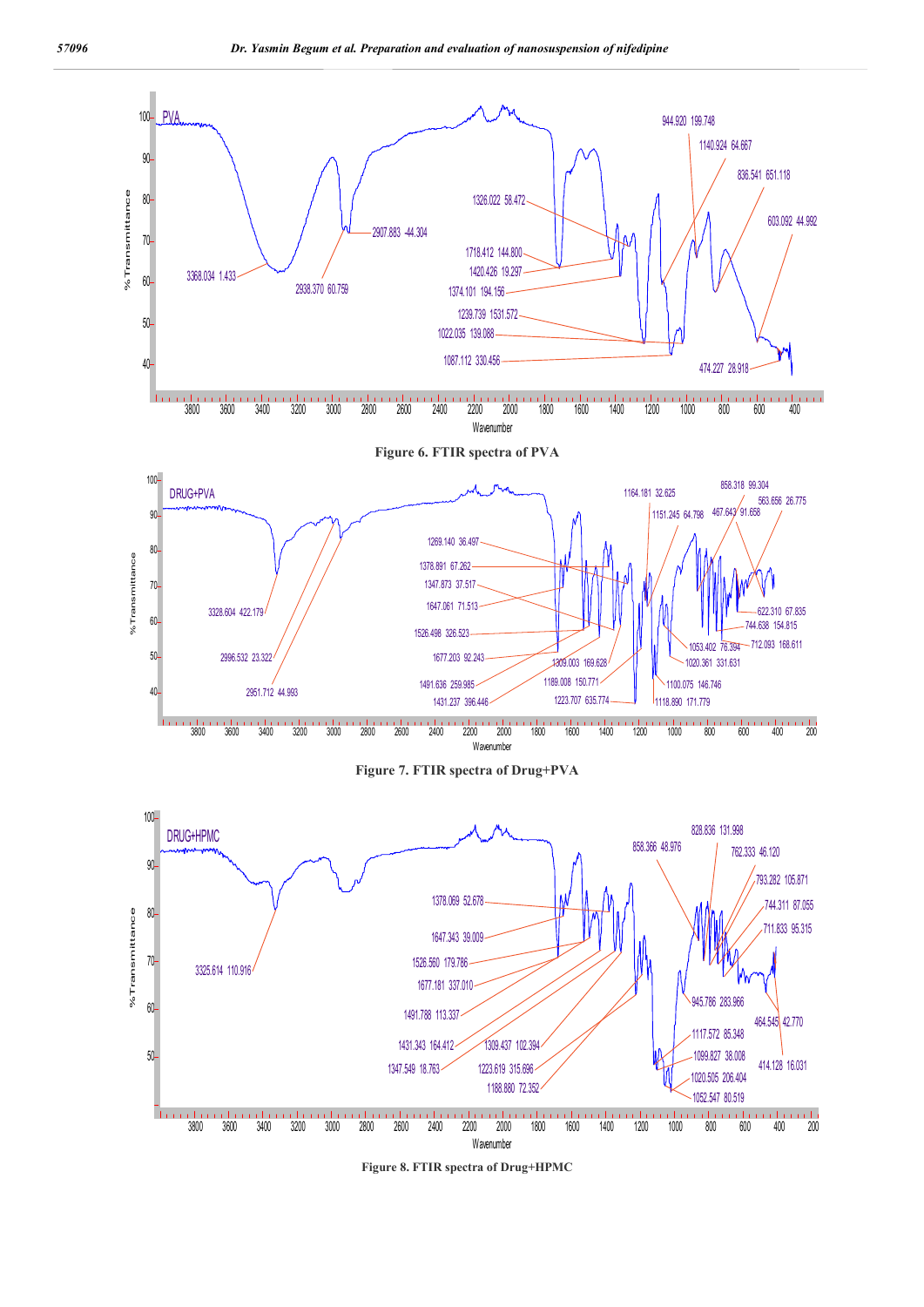| S.No | Wavenumbers $(cm-1)$ in | Wavenumbers in individual $\text{(cm}^{-1})$ | Wavenumbers |            |                |
|------|-------------------------|----------------------------------------------|-------------|------------|----------------|
|      | physical mixture        | Nifedipine                                   | <b>HPMC</b> | <b>PVA</b> | $(cm-1)$ range |
|      | 3328.604                | 3323                                         |             |            | 3500-3100      |
|      | 1526.498                | 1525                                         |             |            | 1550           |
|      | 1309.003                | 1309                                         |             |            | 1320-1210      |
|      | 2915.712                |                                              |             | 2938       | 3000-2850      |
|      | 1151.245                |                                              |             | 1140       | 1300-1000      |
| 6    | 3325.694                | 3323                                         |             |            | 3500-3100      |
|      | 1526.360                | 1525                                         |             |            | 1550           |
| 8    | 1188                    |                                              | 1190        |            | 1300-1000      |
|      | 945                     |                                              | 945         |            | 1000-650       |

**Table 3. List of wavenumbers of individual drug,poymers and physical mixture**

|                     |     | Cummulative drug release for formulations $F1-F5(\%)$ |      |      |          |                |  |  |
|---------------------|-----|-------------------------------------------------------|------|------|----------|----------------|--|--|
| S.No<br>Time (mins) |     | F1                                                    | F2   | F3   | F4       | F <sub>5</sub> |  |  |
|                     |     | $_{0}$                                                |      |      | $\theta$ | $\theta$       |  |  |
|                     | 10  | 12.5                                                  | 19.7 | 12.5 | 18.3     | 11.3           |  |  |
| 3                   | 20  | 19.6                                                  | 21.5 | 17.3 | 23.4     | 23             |  |  |
|                     | 30  | 22.4                                                  | 28.7 | 33.2 | 29.3     | 31.4           |  |  |
|                     | 40  | 28.6                                                  | 32.4 | 42.6 | 33       | 34.5           |  |  |
| 6                   | 60  | 31.8                                                  | 49.2 | 53.9 | 36.8     | 38.3           |  |  |
|                     | 120 | 36.7                                                  | 52.8 | 58.4 | 42.5     | 41.6           |  |  |
| 8                   | 180 | 47.5                                                  | 60.2 | 63.8 | 48.4     | 48.2           |  |  |
|                     | 240 | 58.5                                                  | 65.4 | 74.4 | 59.2     | 55.3           |  |  |

**Table 4. Invitro drug release profile of Nifedipine of F1-F5**

Cummulative percent of drug<br>release(%)  $-F1$  $-F2$ F<sub>3</sub>  $-F4$ -E5  $\bf{0}$  $\pmb{0}$  $\frac{150}{\text{Time}(\text{mins})}$ 

**Figure 9. Drug realease pattern from formulations F1-F5**

**Table 5. Invitro drug release profile of Nifedipine of F6-F9**

| S.No |             | Cummulative drug release for formulations F6-F9(%) |      |      |      |  |  |
|------|-------------|----------------------------------------------------|------|------|------|--|--|
|      | Time (mins) | F6                                                 | F7   | F8   | F9   |  |  |
|      |             |                                                    |      |      |      |  |  |
| າ    | 10          | 12.9                                               | 23.7 | 15.4 | 11.5 |  |  |
| 3    | 20          | 25.7                                               | 26.4 | 21.9 | 18.5 |  |  |
|      | 30          | 29.2                                               | 30.7 | 27.2 | 27.9 |  |  |
|      | 40          | 30.2                                               | 32.6 | 35.8 | 32.6 |  |  |
| 6    | 60          | 41.7                                               | 39.5 | 42.3 | 37.9 |  |  |
|      | 120         | 45.8                                               | 41.7 | 48.4 | 48.9 |  |  |
| 8    | 180         | 53.2                                               | 55.8 | 53.5 | 51.1 |  |  |
| 9    | 240         | 58.5                                               | 61.1 | 63.6 | 57.8 |  |  |



**Figure 10. Drug realease pattern from formulations F6-F9**